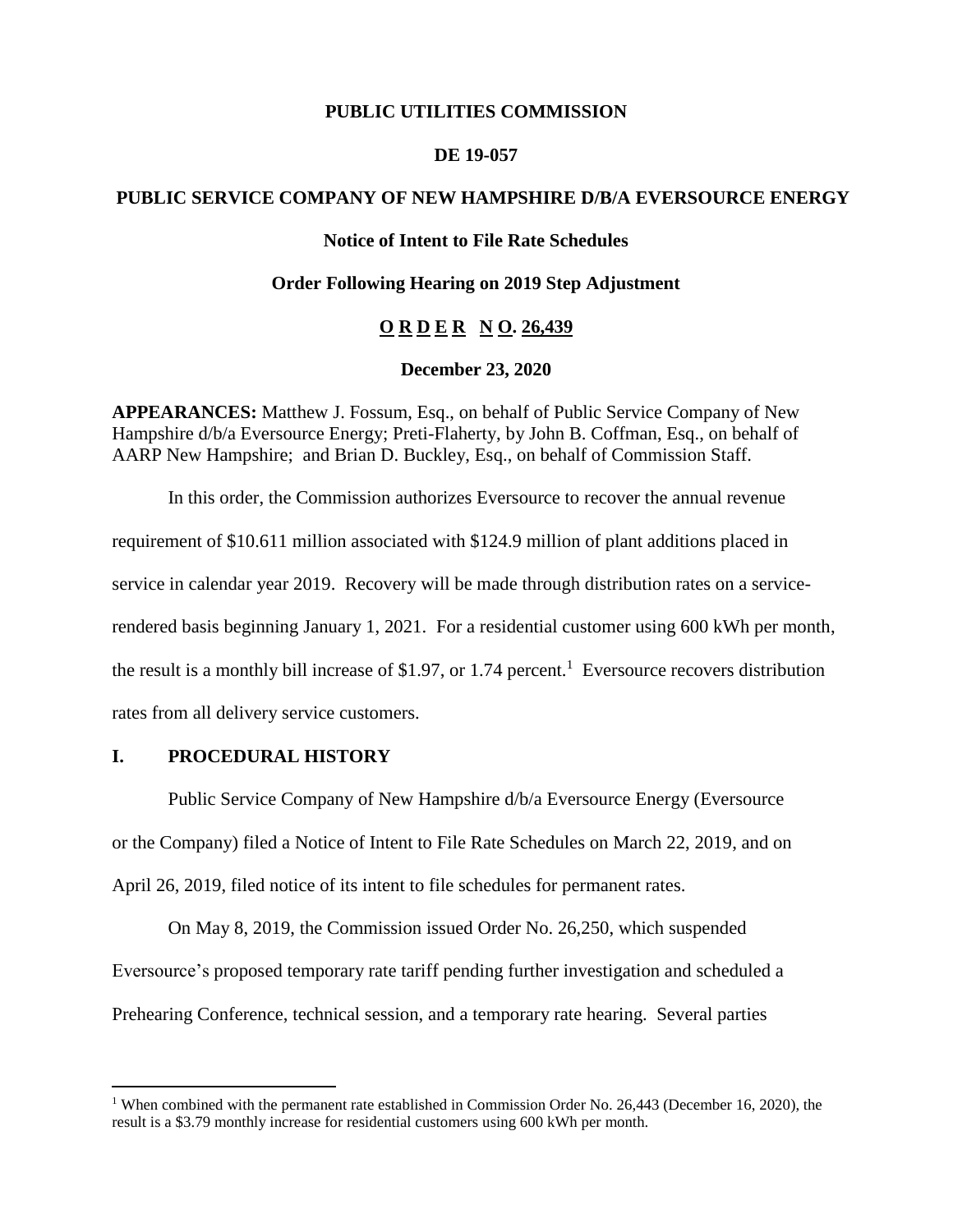intervened in the proceeding. Over the ensuing year and a half, Eversource and numerous parties engaged in discovery, technical sessions, and other discussions culminating in the Settlement Agreement approved by the Commission in Order No. 26,443 (December 16, 2020). The Settlement Agreement established permanent rates based on a 2018 test year. Among its provisions, the Settlement Agreement contains a provision for three annual step increases to account for plant placed in service in calendar years 2019, 2020, and 2021, effective on August 1 of each year, with the exception of the 2019 step. Because the pandemic resulted in a six-month extension of this proceeding, the Settlement Agreement provides that Eversource shall recover the annual revenue associated with the 2019 step increase over the seven-month period beginning January 1, 2021, to align with Eversource's original proposal to have step increases effective on August 1 of each year. In Order No. 26,443, the Commission ordered Eversource to remove rate case expenses from the calculation of rates. *See* Order No. 26,443 at 20-21.

On October 9, 2020, Eversource filed a petition requesting recovery of \$10.651 million in revenue requirement associated with \$125.2 million of plant additions placed in service in calendar year 2019, the first step increase established by the Settlement Agreement. Eversource filed supporting pre-filed testimony and related attachments associated with this capital investment. The Commission issued a supplemental order of notice on November 12, 2020, scheduling a merits hearing on December 1, 2020, which was held as scheduled.

The initial filing, testimony, exhibits and other docket filings, other than any information for which confidential treatment has been requested of or granted by the Commission, are posted at [https://www.puc.nh.gov/Regulatory/Docketbk/2019/19-](https://www.puc.nh.gov/Regulatory/Docketbk/2019/19-057.html.) [057.html.](https://www.puc.nh.gov/Regulatory/Docketbk/2019/19-057.html.)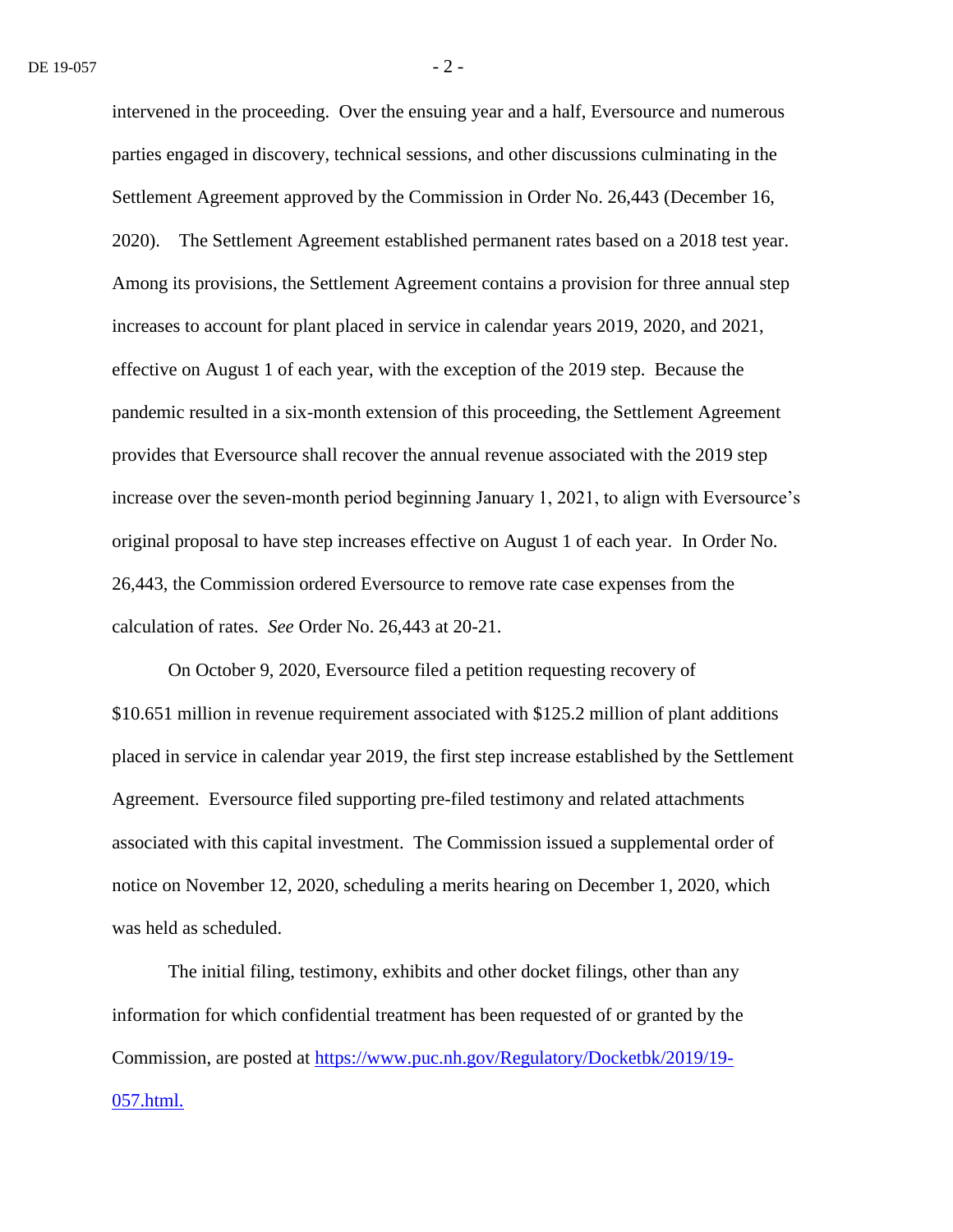### **II. POSITIONS OF THE PARTIES AND STAFF**

# **A. Eversource**

Eversource testified in support of the step increase, explaining the development of projects completed in 2019, from the initiation of a project to placement of plant into service. Eversource referenced Attachment LGL/DLP-1 to Ex. 59 in support of the request, and explained that the attachment is the Company's first attempt to address concerns expressed by Staff regarding the Company's project management and planning practices. Eversource said it expects this process will be modified based on the outcome of the business process audit agreed to in the Settlement Agreement. Hearing Transcript of December 1, 2020, (Tr. 12/1/20) at 13-15. Eversource also testified that the Company intended to work with Staff to develop templates to present all project documentation in a consistent manner. Tr. 12/1/20 at 16. The Company said it expects that the business process audit and the templates will make it easier for the Commission to review Company investments. Tr. 12/1/20 at 17.

Eversource discussed several projects and project accounts at hearing. First, the Company witnesses testified regarding the West Rye Substation Project. Eversource represented the Company initiated the project in 2016 and explained how the Project evolved, based on revisions that resulted from engineering changes to the scope of the project. Eversource stated that, because it estimated that the costs of the project would increase, the Company supplemented its initial funding request. In late 2017, Eversource issued a request for proposals for certain project services, and selected a vendor. Based on that selection, the cost of the project increased again, and Eversource filed a second supplemental funding request. Eversource filed another two supplemental funding requests, the last of which Eversource processed in 2019. As a result, the 2019 Step includes the amount of that fourth supplemental funding request, despite the fact that the plant was used, useful, and in service in 2018. Tr. 12/1/20 at 18-29. Eversource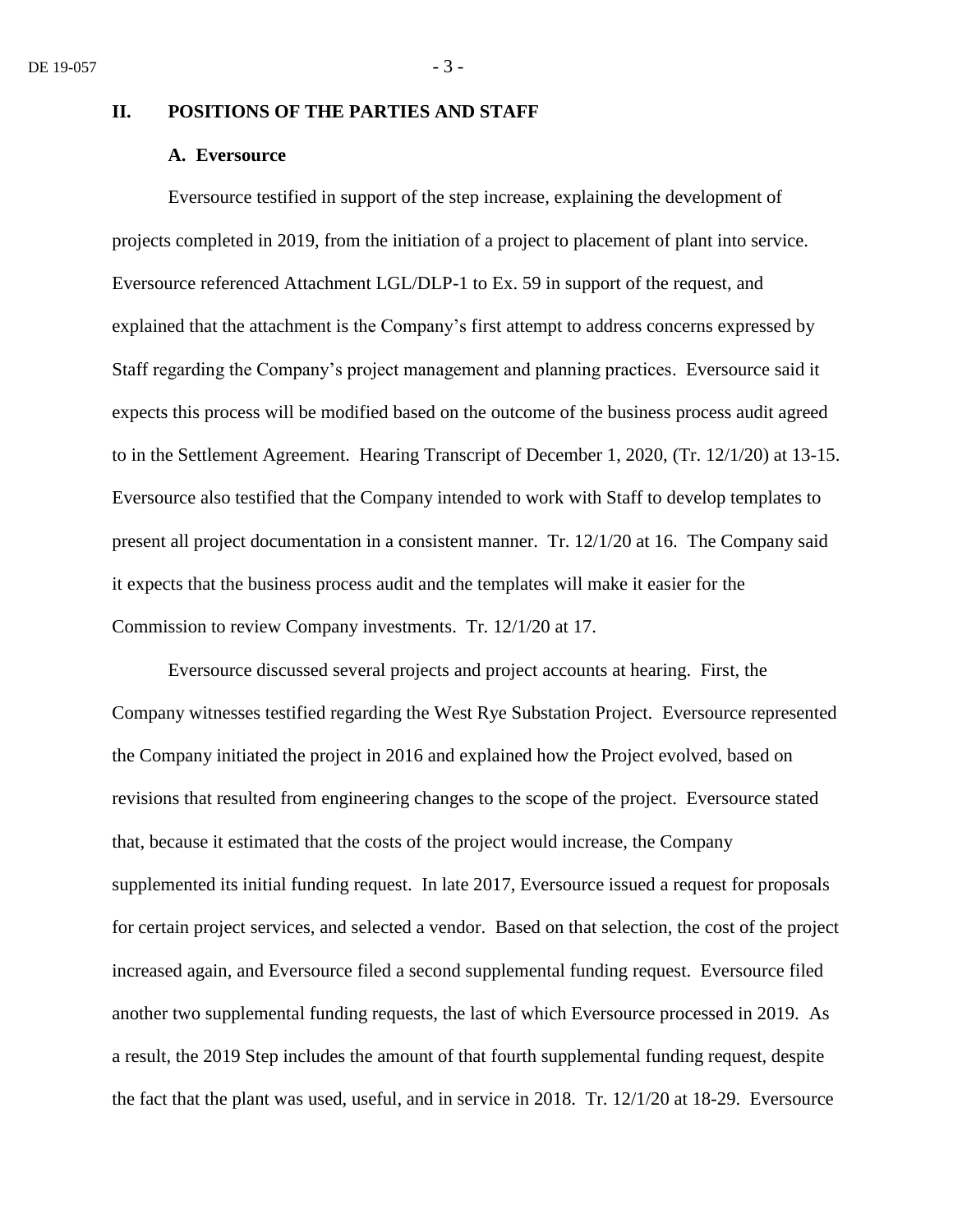explained that after plant is placed in service, the Company continues to receive additional invoices related to the project over a period of time, up to five years, during which time those costs are added to capital investment, which explains why additional costs for the West Rye Project appear to be placed into service in 2019. Tr. 12/1/20 at 57-58.

Eversource also discussed a reduction of \$276,837 in capital additions associated with the step adjustment. This downward adjustment was due to costs associated with equipment at the South Milford substation, Peaslee substation, and Laconia substation that Eversource initially identified as transmission costs. Later, those transmission costs were improperly transferred to a distribution account. Hearing Exhibit 61 at 96. Staff issued discovery on those costs. Eversource stated that, as a result of Staff discovery requests, the Company determined that those assets were actually transmission-related, and that the Company should have omitted those costs from the calculation of the step adjustment. Consequently, the Company agreed to remove the \$276,837 associated with that equipment from its request for recovery. Tr. 12/1/20 at 28-29. That decision resulted in a decrease of approximately \$40,000 in the requested revenue requirement.

Eversource also discussed inclusion of \$1.7 million in its annual project account related to claims for damage by third parties. Eversource testified that when a third party is responsible for damage, the cost of repairing the damage is treated as plant in service. Tr. 12/1/20 at 31. Eversource explained that once the Company knows that the damage was caused by a third party, and the third party is identified as responsible for payment, the Company will bill the individual or insurance company for the damages. Once Eversource generates the bill for damages, Eversource credits the work order within the annual project in the calendar year that the Company actually bills the third party. The Company explained that an agreement had been reached with Staff whereby Eversource would recover \$1.7 million in the step adjustment subject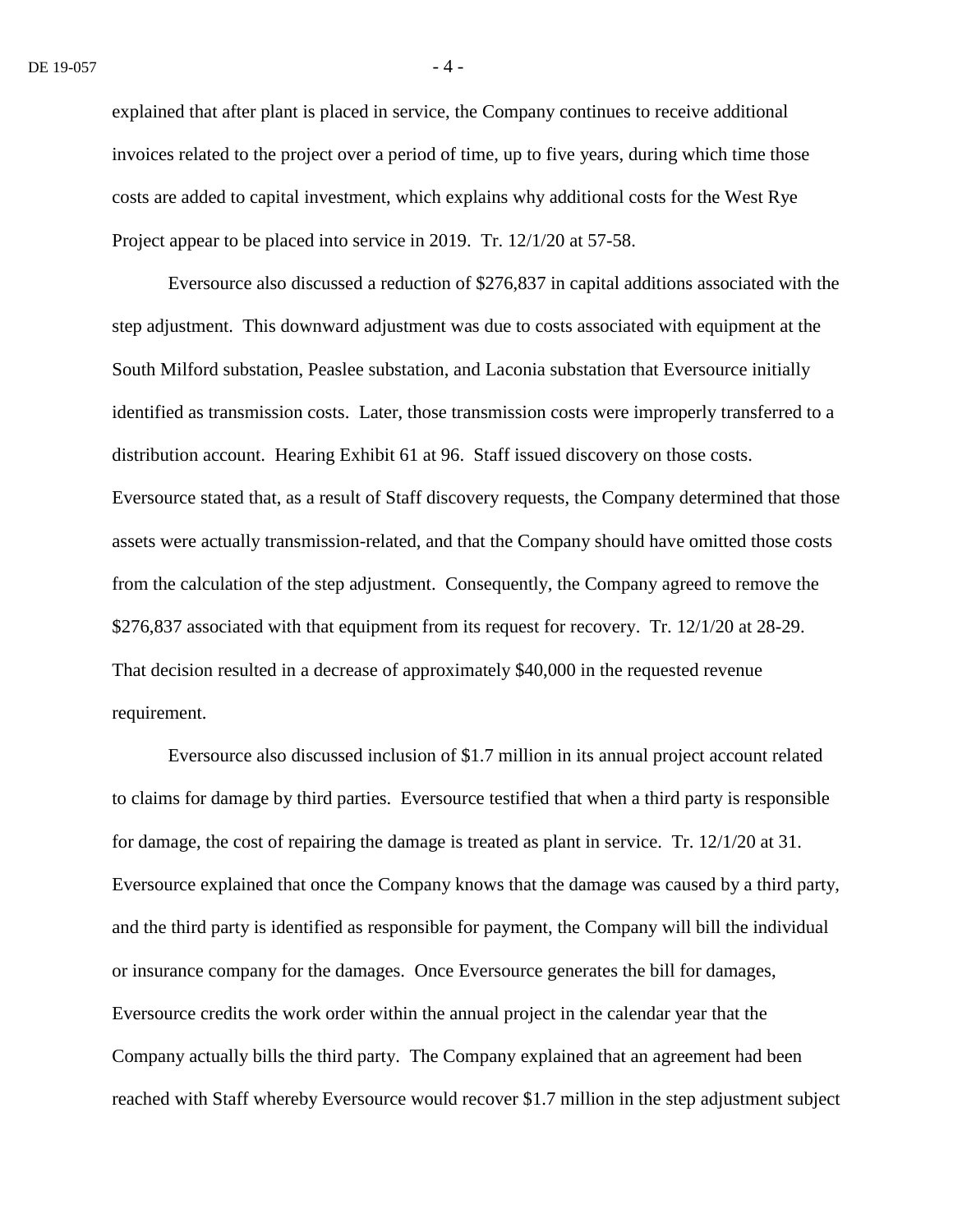to Staff audit and reconciliation, and review of the Company's process for collecting third party damage claims. Tr. 12/1/20 at 32-33.

The Company testified regarding its approach to capitalization of certain property tax payments. Tr. 12/1/20 at 71. According to the Company, the rules of the Federal Energy Regulatory Commission allow capitalization of property taxes that accrue while construction work is in progress. In response to Staff questions, the Company said that property tax capitalization applies only to open work orders. The Company did not indicate the degree to which it continues to capitalize property taxes when work orders relating to a portion of the project are held open for months or years after a project is substantially complete. Eversource agreed that those costs would be subject to audit and further reconciliation, as may be appropriate. Tr. 12/1/20 at 72.

Eversource concluded by affirming that all revenue to be recovered through the step adjustment relates to capital plant that is used and useful in utility service to the public, and that the resulting rates are just and reasonable. Tr. 12/1/20 at 108 and 109.

# **B. AARP of NH**

AARP did not take a position on the filing.

#### **C. Staff**

Staff testified it conducted an extensive and detailed review of the accuracy of the proposed rates as filed, and of the projects for which the Company has requested recovery in this filing. Staff stated that it appreciates the effort the Company puts into planning and managing these projects, but continues to have concerns about project planning, the 24-month project planning horizon, project management, cost control, documentation, and the format in which Eversource presents these projects to the Commission for review. Tr. 12/1/20 at 108-109. Staff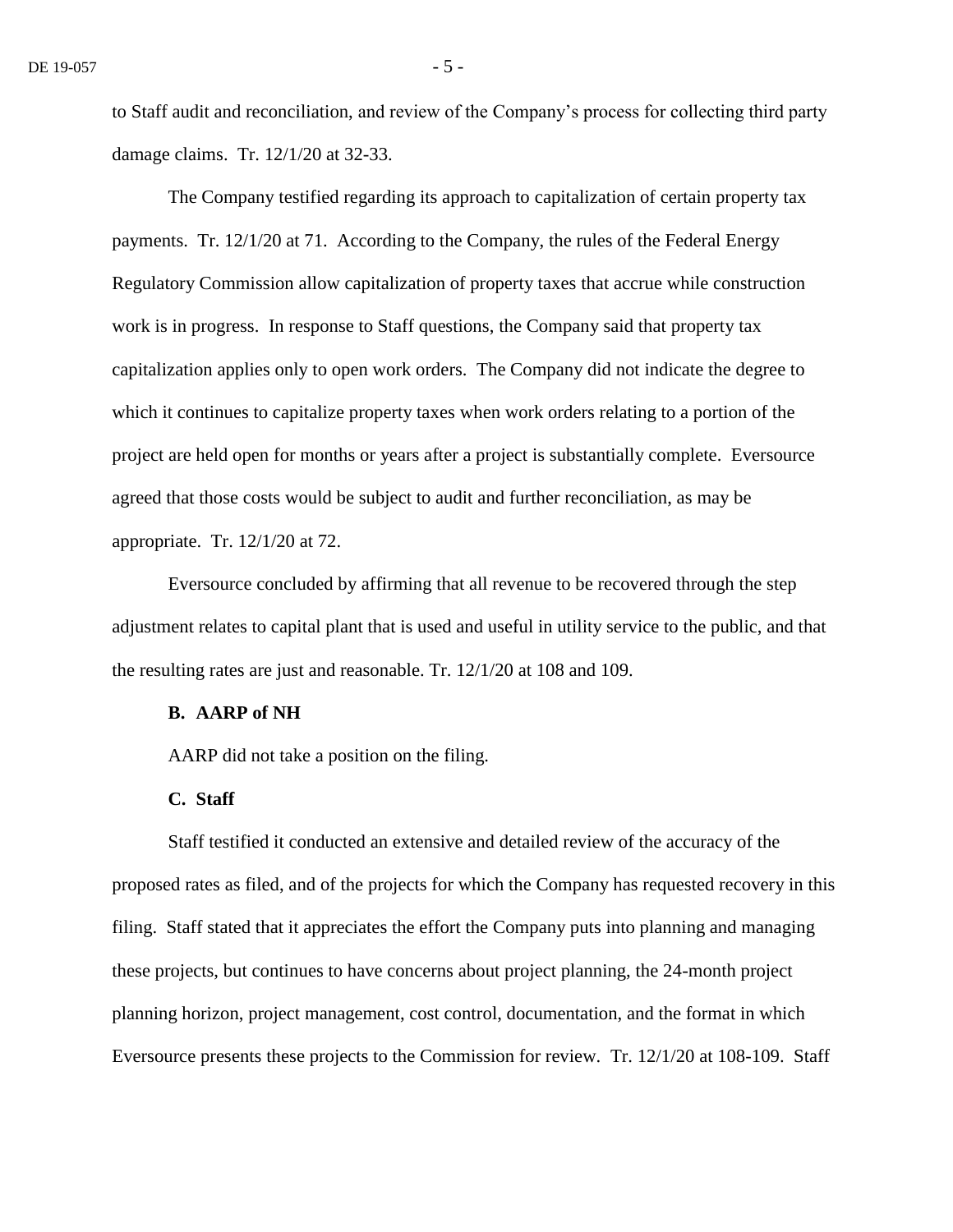expressed optimism that the results of the business process audit, and the related development of templates for presenting future step increases and capital investment, will remedy these concerns.

With the exception of the \$276,837 in capital additions that Eversource agreed to withdraw from this filing, and subject to the review and reconciliations set forth above, Staff observed that the recovery of costs proposed for inclusion in the step increase are for used and useful facilities, and that the costs were prudently incurred. Staff concluded that the resulting rates are just and reasonable, and recommended that the Commission approve the filing, with the exception of the agreed-to exclusion.

#### **III. COMMISSION ANALYSIS**

In order to approve this step increase, the Commission must determine whether the investments included in the calculation of the step increase are prudent, used, and useful under RSA 378:28. As noted in the record, both Staff and the Company view the projects requested for recovery within the step increase to be used and useful, their costs to be prudently incurred, and the requested rates to be just and reasonable. Although Staff described some remaining uncertainties relating to the accounting treatment of certain property taxes and property damage attributable to third parties, those uncertainties may properly be reviewed by the Commission Audit Staff and be subject to subsequent reconciliation. As a result, while we find that Eversource may recover those costs through distribution rates, we direct that such costs be subject to an audit by the Commission's Audit Division and reconciliation, as appropriate. We direct that Staff provide the Commission with a copy of the Final Audit Report, and will require Eversource to reconcile its revenue requirement consistent with any adjustments recommended by Staff and approved by the Commission. Recovery shall exclude any rate case expenses and \$276,837 in capital additions identified by the Company as transmission costs. Otherwise, we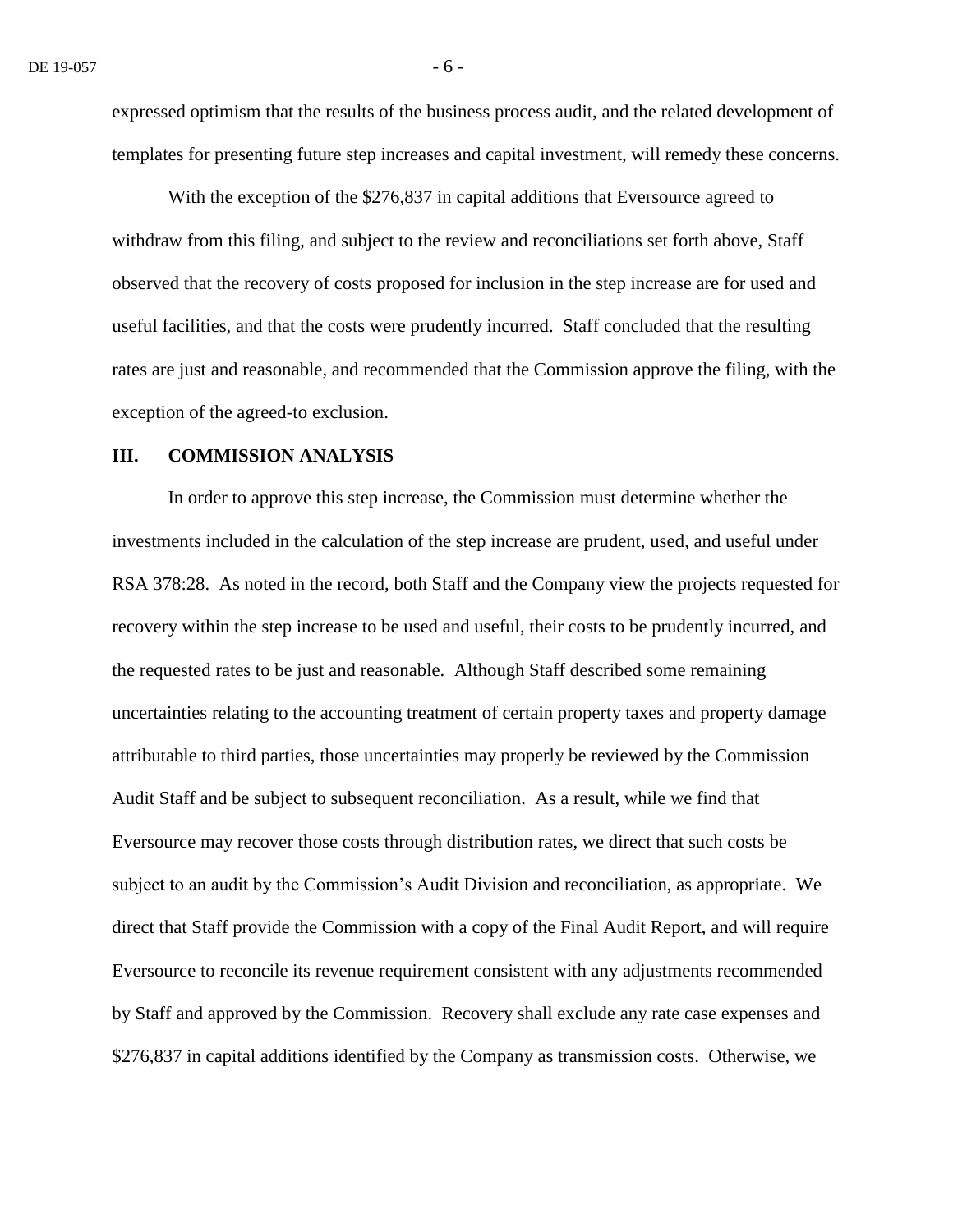find the expenditures to be prudent, that the resulting rates are just and reasonable, and that recovery of rates is in the public interest.

In addition, we direct Staff to inquire further regarding the Company's treatment of damage to plant from a third party, and the treatment of billing to liable third parties for the repair of damage done to Eversource's facilities. We direct Staff to report on the conclusions they reach following this review, including any further recommendations by Staff regarding the treatment and reporting of how Eversource handles claims for property damage by third parties. Based on Staff's recommendations, as approved by the Commission, the recovery of costs relating to third party property damage may be subject to reconciliation, as appropriate.

At hearing, the Commission noted that Eversource included a "private work" project placed in service in 2019, and for which Eversource requests recovery of the associated revenue requirement. Eversource was unable to explain the nature of that private work. Tr. 12/1/20 at 93-94. We direct Staff to review this issue with the Company and report responsive information to the Commission once it is clear what constitutes private work. In the event that Staff concludes that the costs associated with private work should be removed from the calculation of rates, Staff shall make that recommendation to the Commission for its consideration.

We also direct Eversource to provide Staff with responsive information regarding the accounting treatment of the AMR meters installed in 2019, and we require Staff to report to the Commission on that issue as well. Tr. 12/1/20 at 94. Finally, the Commission asked at hearing about the Company earning a return on the investment in small vehicles. Tr. 12/1/20 at 95. We direct Eversource to provide Staff with responsive information on that issue as well, and will require that Staff share that information with the Commission once Staff is satisfied that the information is complete. While we will not establish a strict timetable for reporting this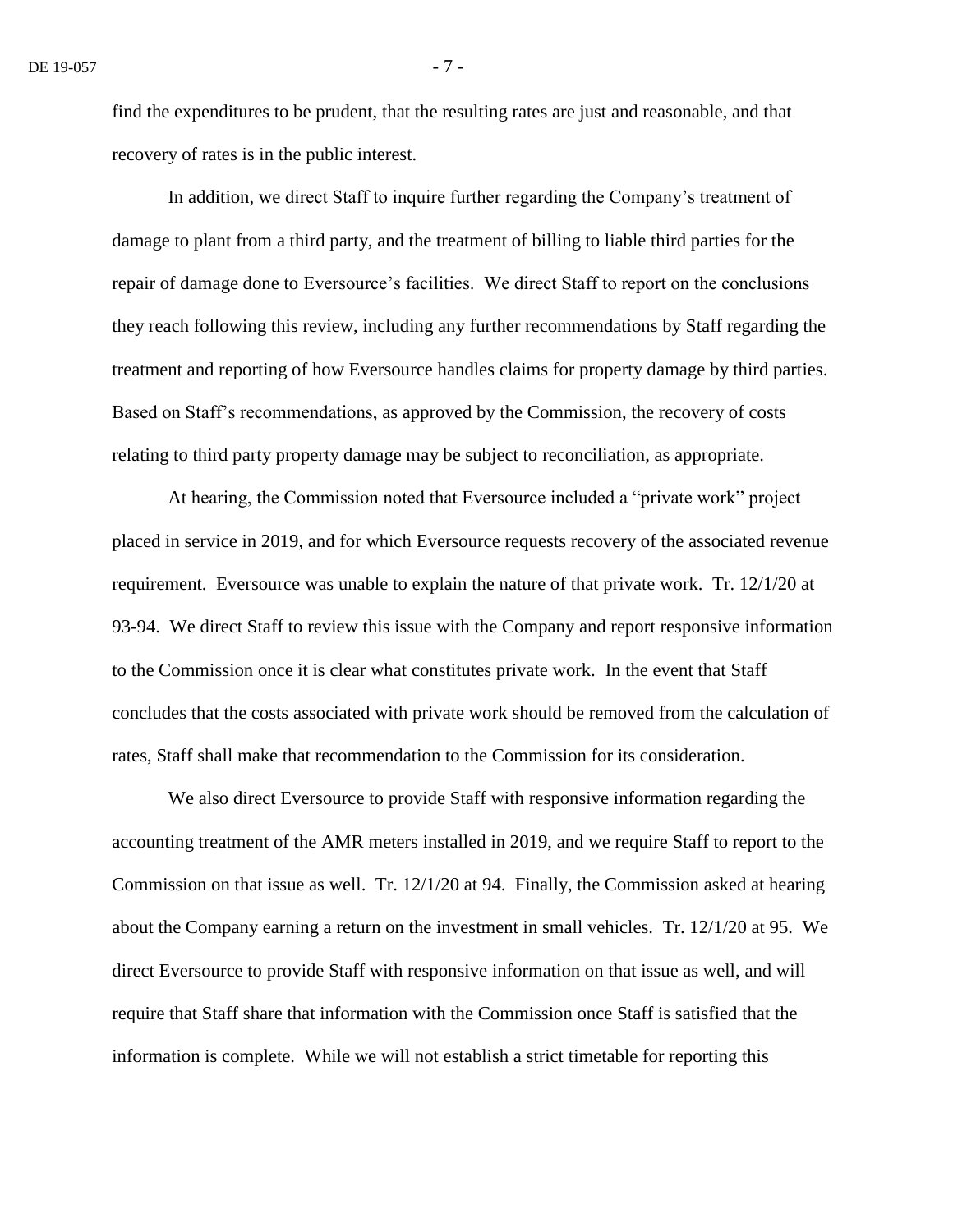information, we would like this information to be provided and these discussions to take place in the next six weeks.

#### **Based upon the foregoing, it is hereby**

**ORDERED**, that the capital costs associated with capital investment for plant that was placed in service in calendar year 2019, as calculated by Eversource in its Step 1 filing of October 9 and its recovery through distribution rates, with the exception of the \$276,837 cost identified above and any rate case expenses, are hereby APPROVED; and it is

**FURTHER ORDERED, that Eversource's request to recover the revenue requirement** associated with the approved Step 1 capital investment through rates on a service-rendered basis effective January 1, 2021, and to recover the first year of those annualized costs over a sevenmonth period ending July 31, 2021, is hereby APPROVED; and it is

**FURTHER ORDERED**, that Eversource shall file tariff pages as required by N.H. Code Admin. R., Part Puc 1603, conforming to this order within 15 days of the date hereof.

By order of the Public Utilities Commission of New Hampshire this twenty-third day of December, 2020.

Dianne Martin

Chairwoman

Kathryn M. Bailey

Commissioner

Attested by:

Debra A. How Executive Director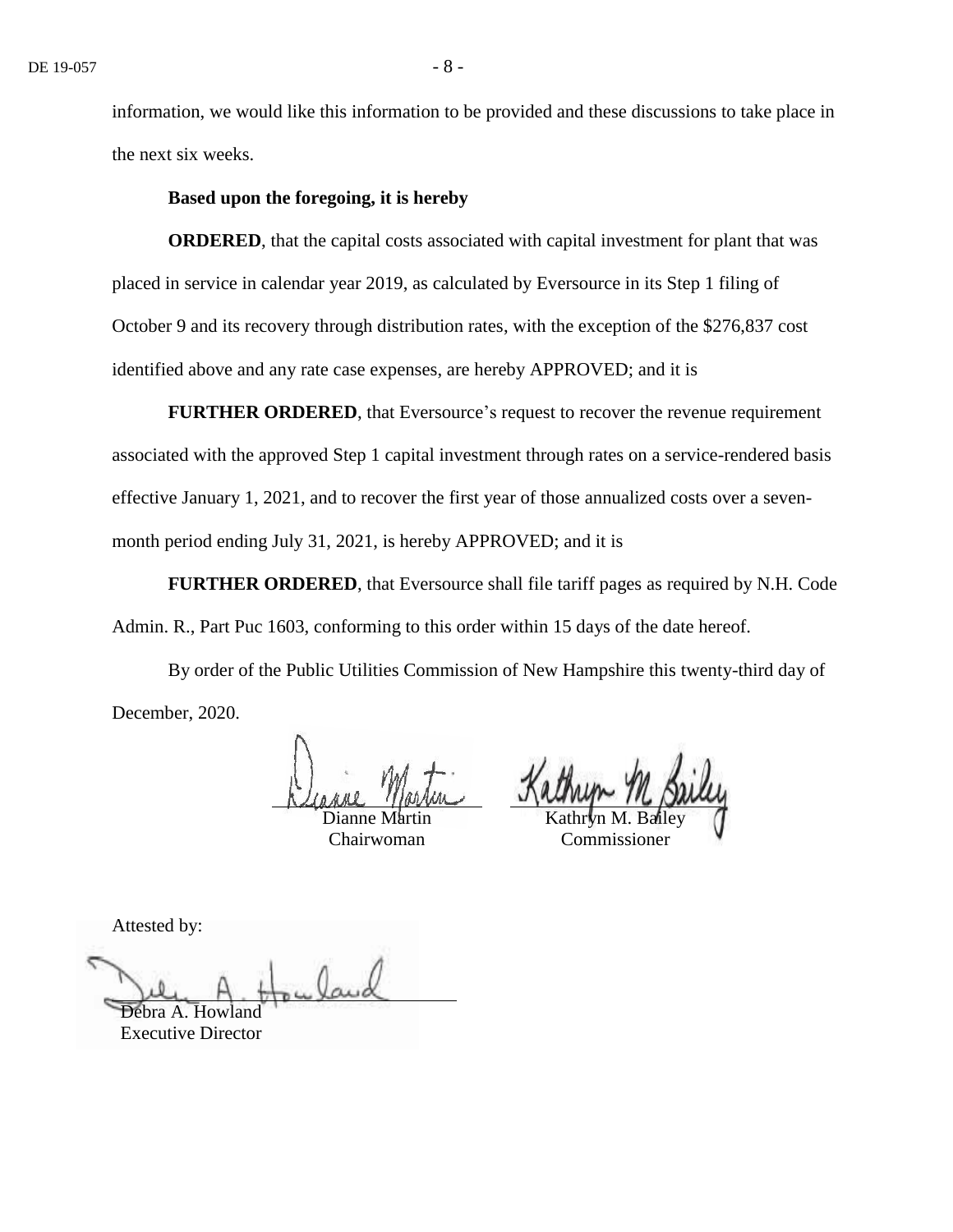# Service List - Docket Related

Docket#: 19-057

Printed: 12/23/2020

Email Addresses

ExecutiveDirector@puc.nh.gov palvarez@wiredgroup.net suzanne.amidon@puc.nh.gov robert.bersak@eversource.com mbirchard@keyesfox.com aboyd@acadiacenter.org brianna@cleanenergynh.org james.brennan@oca.nh.gov kelly@cleanenergynh.org brian.buckley@puc.nh.gov rburke@nhla.org richard.chagnon@puc.nh.gov pradip.chattopadhyay@oca.nh.gov jessica.chiavara@eversource.com john@johncoffman.net roger@fsconline.com kristi.davie@eversource.com johndefever@yahoo.com kurt.demmer@puc.nh.gov allen.desbiens@eversource.com paul.dexter@puc.nh.gov troy.dixon@eversource.com jdonahue@preti.com pearl.donohoo-vallett@brattle.com jay.dudley@puc.nh.gov Stephen.Eckberg@puc.nh.gov eemerson@primmer.com matthew.fossum@eversource.com tom.frantz@puc.nh.gov mhorne@hcc-law.com tklaes@blueridgecs.com donald.kreis@oca.nh.gov erica.menard@eversource.com tmlarkinassociates@gmail.com madeleine@cleanenergynh.org karen.moran@puc.nh.gov scott@sjmuellerlaw.com dmullinax@blueridgecs.com